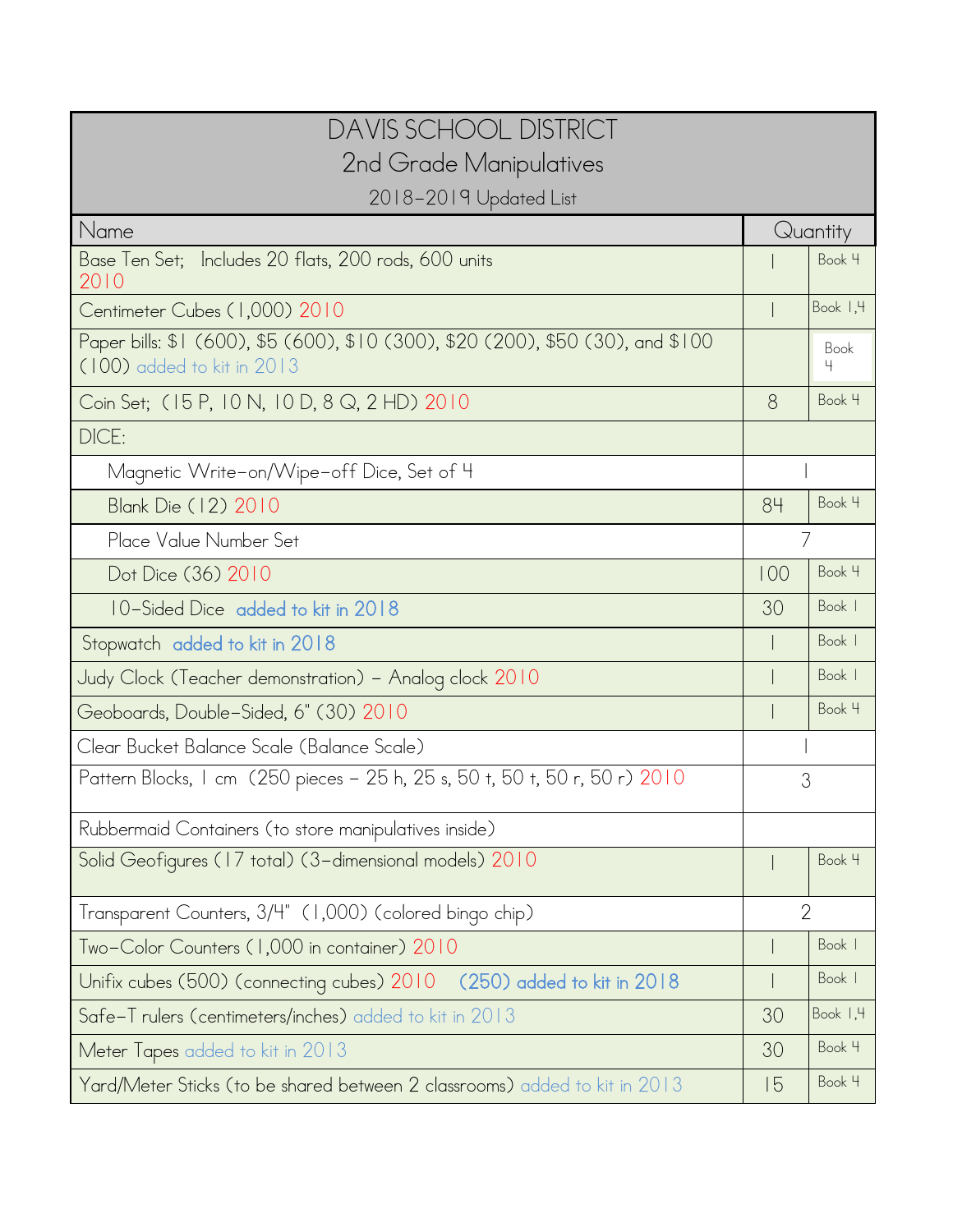| 2nd Grade Literature – some may be out of print                            |                                          |                                  |                      |  |  |
|----------------------------------------------------------------------------|------------------------------------------|----------------------------------|----------------------|--|--|
|                                                                            |                                          |                                  |                      |  |  |
| <b>TITLE</b>                                                               | <b>AUTHOR</b>                            | <b>ISBN</b>                      | QUANTITY             |  |  |
| Captain Invincible and the Space<br>Shapes**                               | Stuart Murphy                            | 0064467317                       |                      |  |  |
| Chrysanthemum                                                              | Kevin Henkes                             | 0688147321                       |                      |  |  |
| Cinderella<br>(not provided in the kit)                                    | Any version of story                     |                                  |                      |  |  |
| Cubes, Cones, Cylinders & Spheres                                          | Tana Hoban                               | 0688153259                       |                      |  |  |
| Dimes<br>(moved from 1st gr. kit)                                          | Mary Hill                                |                                  |                      |  |  |
| Domino Addition                                                            | Lynette Long, Ph.D.                      | 0881068772                       |                      |  |  |
| Elevator Magic**<br>(added 2013)                                           | Stuart J. Murphy                         | 0064467090                       |                      |  |  |
| Equal Schmequal                                                            | Virginia L. Kroll                        | 978-1570091826                   |                      |  |  |
| A Fair Bear Share**                                                        | Stuart J. Murphy                         | 0064467147                       |                      |  |  |
| Henrietta Hexagon and the<br>Triangles                                     | Mandi Tillotson Williams<br>(Amazon, BN) | 978-1470107786                   |                      |  |  |
| Let's Fly A Kite!**                                                        | Stuart J. Murphy<br>(Amazon)             | 978-0064467377                   |                      |  |  |
| Measuring Penny                                                            | Loreen Leedy                             | 0805065725                       | Book I, 4<br>$\perp$ |  |  |
| Missing Mittens                                                            | Stuart J. Murphy                         | 0064467333                       |                      |  |  |
| <b>Nickels</b><br>(moved from 1st gr. kit)                                 | Mary Hill                                |                                  |                      |  |  |
| Pennies<br>(moved from 1 <sup>st</sup> gr. kit)                            | Mary Hill                                |                                  |                      |  |  |
| Picture Pie                                                                | Ed Emberley                              | $0 - 316 - 78982 - 8$            |                      |  |  |
| Pigs Will Be Pigs, Fun with Math and<br>Money<br>(not provided in the kit) | Amy Axelrod                              | 0689812191                       |                      |  |  |
| Quarters<br>(moved from 1st gr. kit)                                       | Mary Hill                                |                                  |                      |  |  |
| The Coin Counting Book<br>(moved from I <sup>st</sup> gr. kit)             | Rozanne Lanczak<br>Williams              | $978 - 0 - 88106 -$<br>$326 - 4$ | Digital              |  |  |
| The Doorbell Rang                                                          | Pat Hutchins                             | $978 - 0 - 688 -$<br>09234-4     |                      |  |  |
| The Go Around Dollar<br>(moved from 1st gr. kit)                           | Barbara Johnston<br>Adams                | $978 - 0 - 02$<br>$700031 - 3$   |                      |  |  |